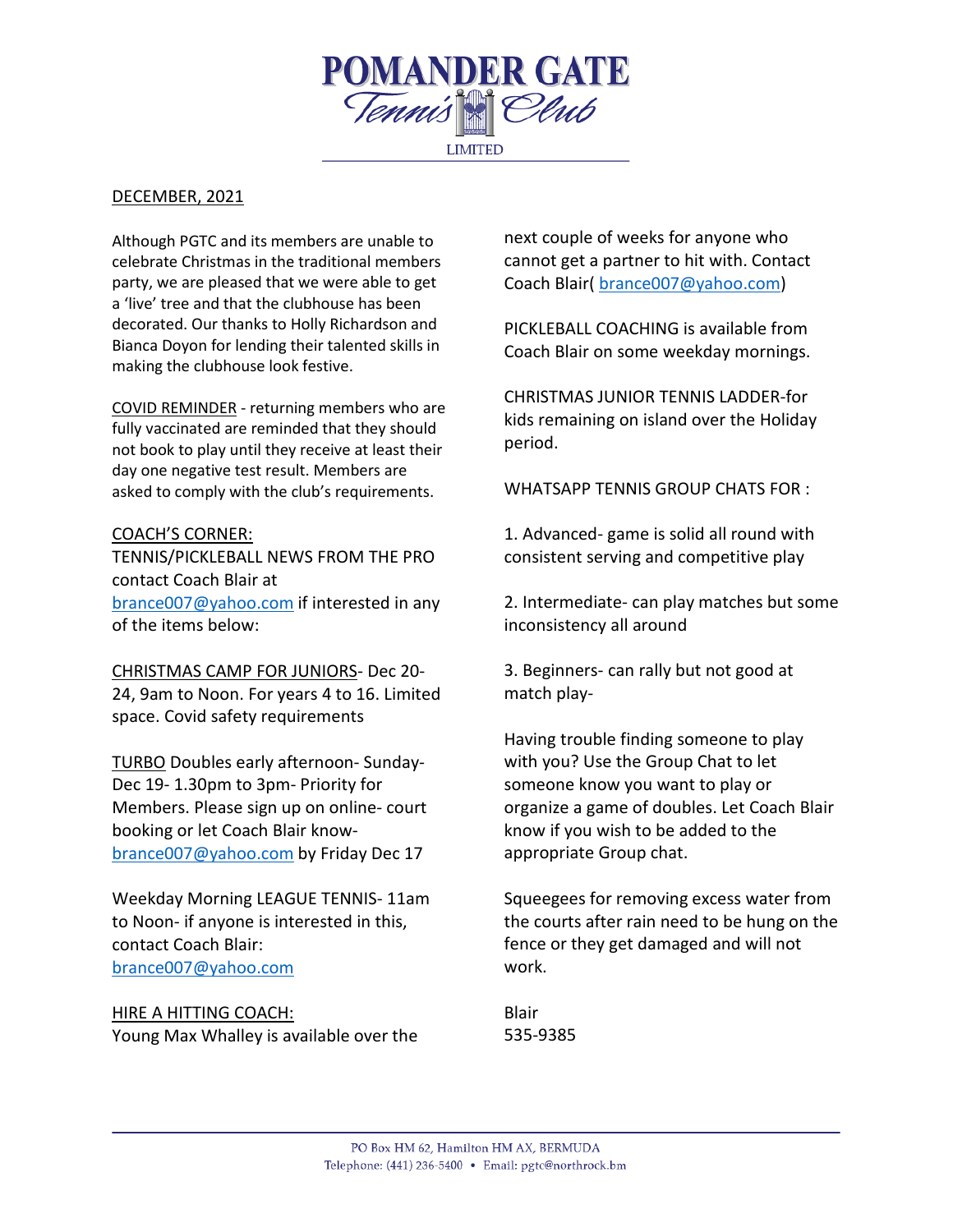

The club recently purchased a bleacher for additional seating between court 2 and center court. The bleacher is expected to be assembled in the next couple of weeks.

We have also placed an order for another 10 foot canopy to sit alongside court two. We can expect to see the new canopy in approximately two months.

We have recently completed repair to the fencing along the northern end of courts one and two. In the new year we shall be addressing remaining fencing in need of repair.

## MEMBERS TOURNAMENT

Congratulations to our Members' Tournament tennis winners – MS David Leader / MD Kallan Richardson & Sean Anthony / LS Sophie Campeau / LD Allison Towlson & Shonette Wilson / MXD David Thomas & Shonette Wilson

Pickleball winners – MXD Betsy & Preston Smith / LD Nancy Kempe & Sheila Fisher and MD Courtland Boyle & Yves Doyon.

Our thanks to Atlantic Construction and Poppy Pereira for their continued sponsorship of the Members Tournament and to Sarah Cook and her team for organizing this special club event.

The Johnny Moore Memorial Tournament winners are:

Pool A - Joe Amaral / David Brown Pool B - Zelia Amaral / Shonette Wilson. Our thanks to Richard Daley for again organizing this fun event.

# PGTC 2021 LADDER WINNERS:

Male and Overall winner - John Masters Female Winner - Andrea Luber Most Improved Female - Andrea Luber Most Improved Male - Numair Khan Congratulations to winners and all participants.

Our thanks to Richard Daley for administering this popular PGTC feature.

PICKLEBALL COACHING is available from Coach Blair on some weekday mornings.

# TAKE CARE OF OUR SQUEEGIES

Squeegees for removing excess water from the courts after rain need to be hung on the fence or they get damaged and will not work. Blair 535-9385

PB Beginners and Introductory sessions have resumed on Saturdays from 12:00pm to 2:00pm. Contact Liana Carrick or Mark Smith for more information.

The PB initiation trials for novices have been reduced from four trials to two trials.